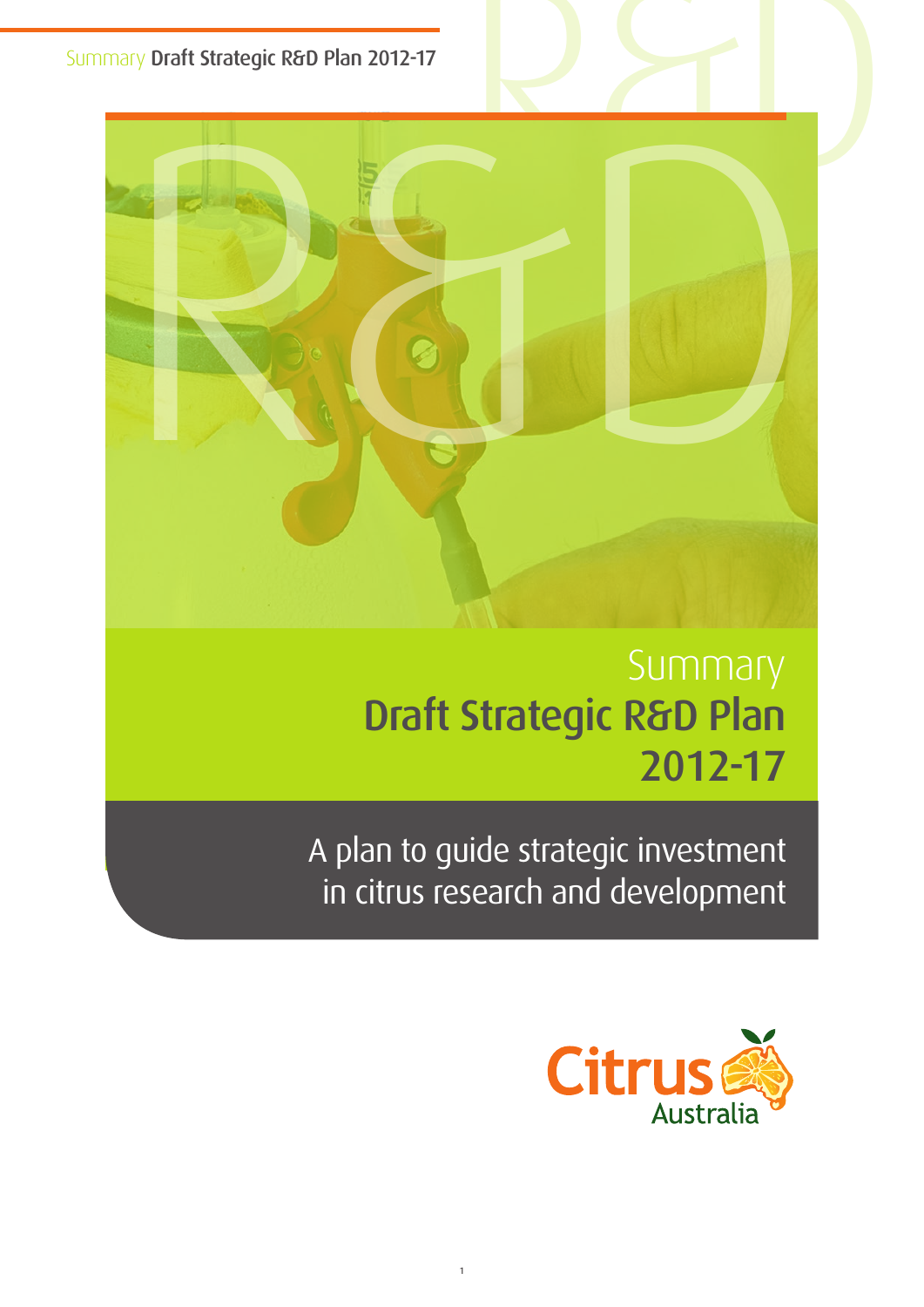# RAD Summary Draft Strategic R&D Plan 2012-17 **A plan to guide strategic in city of the strategic investment in city respectively.** Draft Strategic R&D Plan Explained

#### Why a New Plan?

The current Citrus Industry Strategic Plan *Creating our future: A national strategy for the citrus industry 2006 – 2011* has guided activities over the past four years. With the period of this plan nearing completion and the significance of changes taking place in the Research and Development (R&D) environment, it is an opportune time for the citrus industry to develop a fresh Strategic R&D Plan.

Many challenging issues are facing the Australian citrus industry; and Australian horticulture more generally. There has never been a more important time to actively plan for the future.

#### What will the New Plan do?

This new plan has been developed to guide strategic investment of R&D levy expenditure managed through HAL over the next 5 years: 2012 - 2017.

During this period, Horticulture Australia Limited (HAL) is expected to oversee between \$25-30 million of investment in Citrus R&D. This will be funded through a combination of levy funds, voluntary contributions, and matched funding from the Federal Government.

#### How has the Plan been developed?

This R&D investment plan has considered the needs of the various citrus production regions and the full breadth of the supply chain. Extensive industry consultation has been undertaken with stakeholders spanning the supply chain in order to ascertain needs and related actions required to move the industry forward.

Regional forums were held in each of the major citrus growing regions followed by a national R&D workshop, enabling participants at each of these events to comment on past, current and proposed R&D activities.

An overview of the plan was prepared and circulated to all industry contacts for comment. Following a second phase of consultation, the plan will be finalised for subsequent endorsement by the Citrus Australia Board and adoption by the Citrus Industry Advisory Committee (IAC).

#### How will the Plan be implemented?

This plan will be used by the Citrus IAC to guide R&D investment over the next five years. The plan will be reviewed by the IAC at least annually and will be used as the basis for developing Annual Investment Plans.

A detailed investment plan has been developed and will be continually reviewed by the Citrus IAC to further refine the investment program over the life of the plan.

#### Strategic Planning Framework



#### Want to Give Feedback?

Email Julie Haslett at julie.haslett@me.com or Judith Damiani at judith.damiani@citrusaustralia.com.au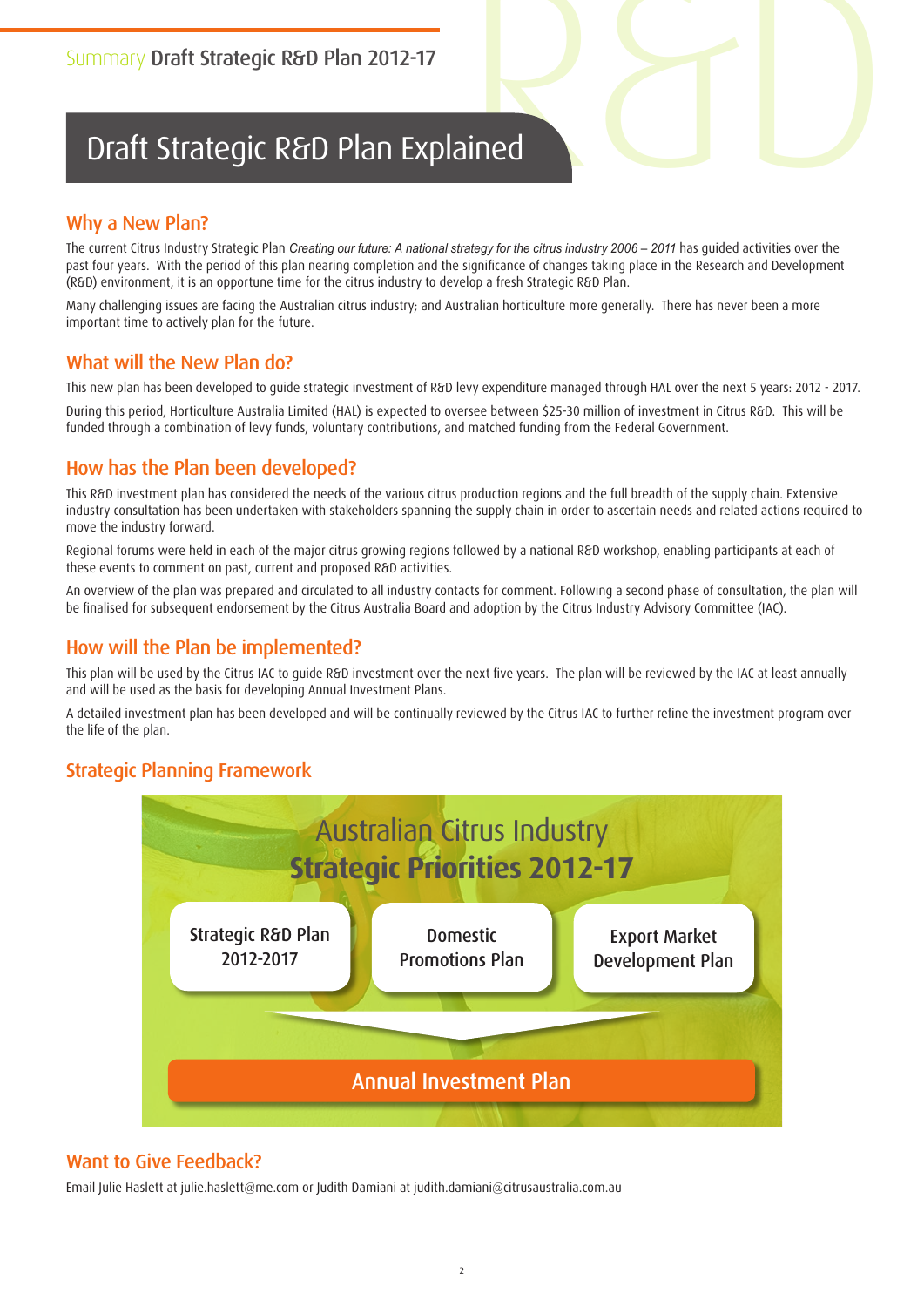|                                                                                              | Summary Draft Strategic R&D Plan 2012-17                                                                                                                                                                                                                                                                                                                                                                                                                                 |  |
|----------------------------------------------------------------------------------------------|--------------------------------------------------------------------------------------------------------------------------------------------------------------------------------------------------------------------------------------------------------------------------------------------------------------------------------------------------------------------------------------------------------------------------------------------------------------------------|--|
|                                                                                              | Objective 1: Develop and Maintain Market Opportunities                                                                                                                                                                                                                                                                                                                                                                                                                   |  |
| 1.1 Market Access                                                                            |                                                                                                                                                                                                                                                                                                                                                                                                                                                                          |  |
| <b>Strategy</b>                                                                              | <b>Actions</b>                                                                                                                                                                                                                                                                                                                                                                                                                                                           |  |
| 1.1.1<br><b>Resolve technical export</b><br>market access issues                             | > Develop a network of technical experts to drive development of novel systems approaches and disinfestation<br>methods for key pests for sensitive markets (eg. Fullers rose weevil, red scale, mealy bugs, light brown apple<br>moth, citrus black spot)<br>> Resolve fruit fly protocol issues: in-transit cold treatment, varietal anomalies, additional fruit fly species                                                                                           |  |
| 1.1.2<br><b>Facilitate new or improved</b><br>quarantine protocols for key<br>export markets | > Annually review export market access priorities based on business case analysis<br>> Submit new protocol priorities and supporting analysis to OHMA<br>> Engage with relevant government authorities on key market access projects, including Biosecurity Australia,<br>the Australian Quarantine Inspection Service (AQIS), the Australian Department of Agriculture, Fisheries and<br>Forestry (DAFF), the Australian Department of Foreign Affairs and Trade (DFAT) |  |
| 1.1.3<br><b>Resolve technical domestic</b><br>market access issues                           | > Conduct initial stocktake and prioritisation of domestic market access issues<br>> Annually review domestic market access priorities based on business case analysis<br>> Engage with state government authorities on strategies for managing key pests & diseases affecting inter-<br>state fruit movement<br>> Investigate and support research on alternative methods and approaches for fruit fly and citrus black spot                                            |  |

### Objective 1: Develop and Maintain Market Opportunities

| 1.2 Market Research & Analysis                                                                                              |                                                                                                                                                                                                                                                                                                                                                                                                                                                                                                                                                                                                                                                                                                            |  |  |  |  |
|-----------------------------------------------------------------------------------------------------------------------------|------------------------------------------------------------------------------------------------------------------------------------------------------------------------------------------------------------------------------------------------------------------------------------------------------------------------------------------------------------------------------------------------------------------------------------------------------------------------------------------------------------------------------------------------------------------------------------------------------------------------------------------------------------------------------------------------------------|--|--|--|--|
| <b>Strategy</b>                                                                                                             | <b>Actions</b>                                                                                                                                                                                                                                                                                                                                                                                                                                                                                                                                                                                                                                                                                             |  |  |  |  |
| 1.2.1<br><b>Collect &amp; analyse ongoing</b><br>production and market<br>information to support<br>decision making         | > Ensure ongoing collection and analysis of information relating to:<br>> National plantings database updated every 3 years<br>> Regional and national crop forecasts (seasonal and long-term)<br>> Weekly market dispatch reports generated through InfoCitrus<br>> Export and import data<br>> International competitor performance<br>> Consumption trends and consumer preferences                                                                                                                                                                                                                                                                                                                     |  |  |  |  |
| 1.2.2<br><b>Identify &amp; develop new</b><br>market opportunitie                                                           | > Analyse market intelligence data to highlight trends/opportunities in current and future markets<br>> Determine market development directions and value chain strategies based on ongoing market analysis<br>> Coordinate trade missions to / from priority new and existing markets<br>> Engage with Australian and overseas agencies regarding trade conditions in priority markets<br>> Maintain a watching brief on tariff arrangements and identify information requirements to support respective<br>negotiations<br>> Develop a "one stop shop" for export market information                                                                                                                     |  |  |  |  |
| 1.2.3<br><b>Drive citrus consumption</b><br>through targeted consumer<br>research, evaluation and<br>value chain engagement | > Ensure consumer and market information drives citrus marketing strategies<br>> Strengthen whole of value chain consultation<br>> Review and implement best practice/innovative fresh produce marketing strategies<br>> Ensure regular evaluation of marketing strategy and programs                                                                                                                                                                                                                                                                                                                                                                                                                      |  |  |  |  |
| <b>KPIs</b>                                                                                                                 | > Export market access: develop the South Korean market to increase export trade from currently negligible<br>volumes to 10,000 tonnes annually with a FOB value of A\$15 million.<br>> Domestic market access: maintain postharvest dimethoate usage for fruit fly control and identify at least<br>one alternate control treatment to ensure ongoing interstate movement of citrus.<br>> Market information: install a market intelligence reporting system which provides: 3-yearly reports of<br>plantings, long-term forecasting & consumer trends; yearly reports of crop forecasts, end of season volumes<br>& marketing campaign evaluation; and weekly reports of market dispatch & harvest rate. |  |  |  |  |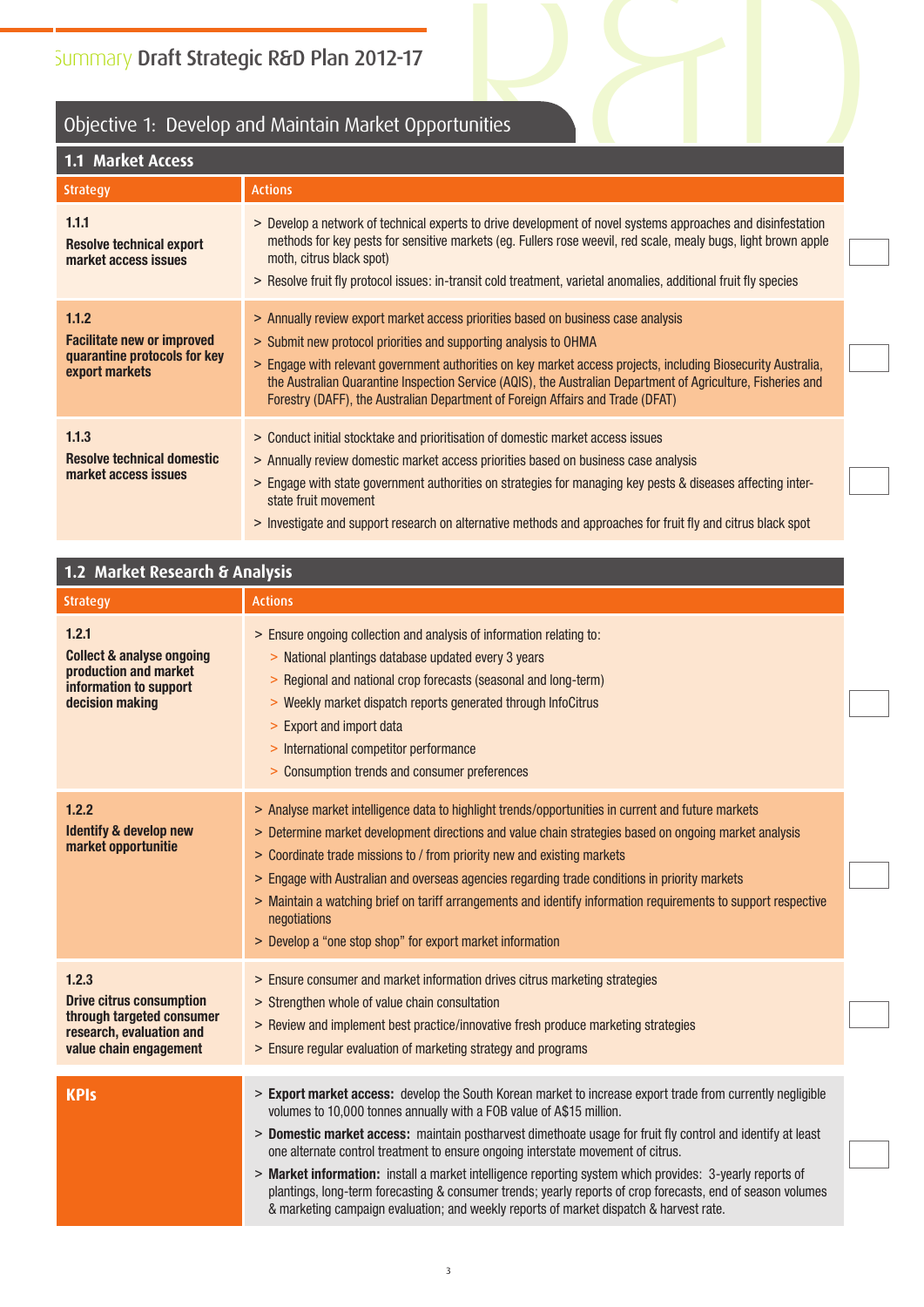#### Objective 2: Increase Product Value

| Objective 2: Increase Product Value                                                           | Summary Draft Strategic R&D Plan 2012-17                                                                                                                                                                                                                                                                                                                                                                                                     |  |
|-----------------------------------------------------------------------------------------------|----------------------------------------------------------------------------------------------------------------------------------------------------------------------------------------------------------------------------------------------------------------------------------------------------------------------------------------------------------------------------------------------------------------------------------------------|--|
| 2.1 Product Enhancement                                                                       |                                                                                                                                                                                                                                                                                                                                                                                                                                              |  |
| <b>Strategy</b>                                                                               | <b>Actions</b>                                                                                                                                                                                                                                                                                                                                                                                                                               |  |
| 2.1.1<br>Implement a national quality<br>standards program to<br>improve eating quality       | > Implement a national quality standards program to improve eating quality<br>> Undertake sensory evaluation research to refine consumer eating quality preferences<br>> Annually review industry quality standards based on consumer preference analysis<br>> Engage full value chain in quality improvement through communication, training and monitoring<br>> Investigate all options for achieving quality standards compliance         |  |
| 2.1.2<br><b>Develop new products and</b><br>practices which enhance<br>eating quality         | > Ensure that product development activities are focused on eating quality improvement<br>> Investigate and evaluate orchard practices which enhance eating quality<br>> Support research and extension of grading technology to differentiate superior eating quality product                                                                                                                                                               |  |
| 2.1.3<br><b>Find ways to retain</b><br>postharvest freshness and<br>integrity of our products | > Continued support and enhancement of a world-class post-harvest program<br>> Continually search for new orchard and postharvest technologies/practices for maintaining product integrity<br>> Investigate fruit waxes and coatings which enhance freshness and shelf-life of packed product                                                                                                                                                |  |
| 2.1.4<br><b>Establish programs to</b><br>support food safety across<br>the supply chain       | > Investigate options for establishing a national government-recognised residue testing system customised to<br>suit current export and domestic market requirements<br>> Continually inform industry of residue compliance requirements for export and domestic markets<br>> Undertake a strategic agrichemical review process (SARP) and initiate consequent recommendations to<br>ensure a pro-active approach to agrichemical management |  |

| 2.2 Product Development                                                                                                                             |                                                                                                                                                                                                                                                                                                                                                                                                            |  |  |  |
|-----------------------------------------------------------------------------------------------------------------------------------------------------|------------------------------------------------------------------------------------------------------------------------------------------------------------------------------------------------------------------------------------------------------------------------------------------------------------------------------------------------------------------------------------------------------------|--|--|--|
| <b>Strategy</b>                                                                                                                                     | <b>Actions</b>                                                                                                                                                                                                                                                                                                                                                                                             |  |  |  |
| 2.2.1<br><b>Import best available</b><br>varieties & rootstocks from<br>around the world                                                            | > Maintain surveillance of international variety development through overseas study trips and networks<br>> Enable industry access to promising public-domain varieties and rootstocks                                                                                                                                                                                                                     |  |  |  |
| 2.2.2<br><b>Support world-class</b><br>quarantine services for<br>importation of new varieties                                                      | > Ongoing engagement with AQIS to ensure that quarantine facilities & methodologies are technically<br>appropriate for citrus budwood & seed importation<br>> Establish communication network with variety importers/commercialisers to ensure smooth passage of<br>material through quarantine                                                                                                            |  |  |  |
| 2.2.3<br><b>Breed, evaluate &amp;</b><br>commercialise new,<br>improved varieties and<br>rootstocks specifically suited<br>to Australian conditions | > Maintain access to CSIRO breeding material for evaluation<br>> Support ongoing breeding and evaluation programs that are focused on key market preferences (eg. eating<br>quality, early season, late season, seedless easy-peel and pigmented varieties)                                                                                                                                                |  |  |  |
| 2.2.4<br><b>Provide independent</b><br>information on new varieties<br>for growers                                                                  | > Maintain and encourage commercialiser involvement in an impartial, national evaluation program with sites<br>located in each key growing region<br>> Organise regular forums to facilitate communication between growers and commercialisers<br>> Maintain updated variety fact sheets                                                                                                                   |  |  |  |
| <b>KPIs</b>                                                                                                                                         | > Quality improvement: achieve consistent 95% compliance with national eating quality standards by 2017.<br>> Food safety: establish a national residue testing program that is targeted to specific markets and recognised<br>by relevant governments.<br>> New products: deliver to industry 10 new high-health varieties that have been independently evaluated for<br>production and market potential. |  |  |  |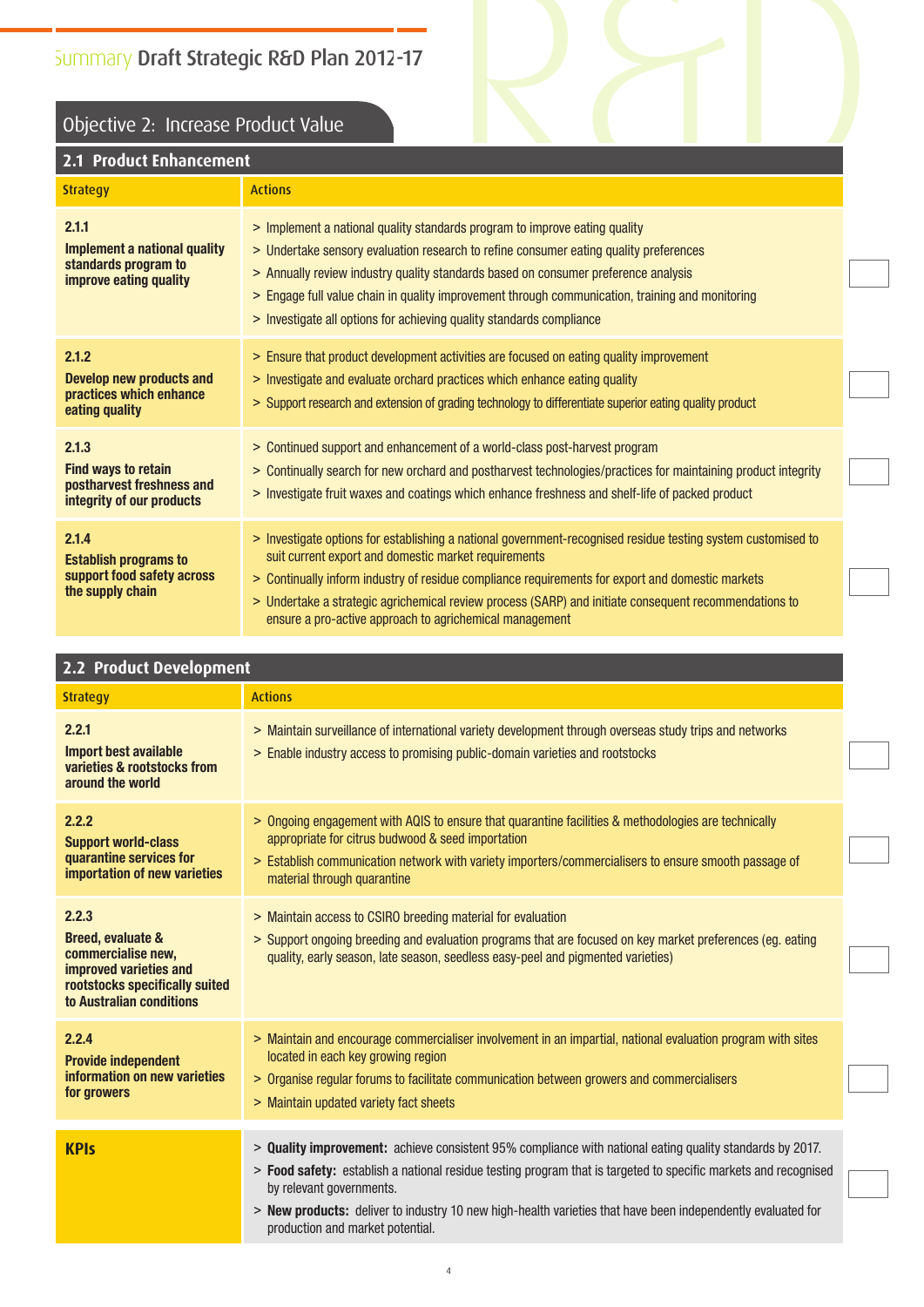## Objective 3: Improve Efficiency and Sustainability

|                                                                                                            | Summary Draft Strategic R&D Plan 2012-17<br>Objective 3: Improve Efficiency and Sustainability                                                                                                                                                      |  |
|------------------------------------------------------------------------------------------------------------|-----------------------------------------------------------------------------------------------------------------------------------------------------------------------------------------------------------------------------------------------------|--|
| 3.1 Production Efficiency & Innovation                                                                     |                                                                                                                                                                                                                                                     |  |
| <b>Strategy</b>                                                                                            | <b>Actions</b>                                                                                                                                                                                                                                      |  |
| 3.1.1<br>Investigate cost effective<br>means for increasing<br>sustainable yields of<br>marketable fruit   | > Analyse cost benefits of production practices<br>> Conduct gap analysis of citrus production technology research<br>> Research, evaluate and promote production practices that ensure more even cropping and marketable fruit<br>size and quality |  |
| 3.1.2<br><b>Explore, evaluate and</b><br>promote lower cost or more<br>productive production<br>techniques | > Support research into more labour efficient production practices (eg. mechanical harvesting)<br>> Investigate and promote new labour access programs (eg Pacific Seasonal Workers Program)                                                        |  |

| 3.2 Securing our Production Base                                                                                                                                                     |                                                                                                                                                                                                                                                                                                                                                                                                                                                                                                                                                                                                                                                                                                                                                                      |  |  |  |
|--------------------------------------------------------------------------------------------------------------------------------------------------------------------------------------|----------------------------------------------------------------------------------------------------------------------------------------------------------------------------------------------------------------------------------------------------------------------------------------------------------------------------------------------------------------------------------------------------------------------------------------------------------------------------------------------------------------------------------------------------------------------------------------------------------------------------------------------------------------------------------------------------------------------------------------------------------------------|--|--|--|
| <b>Strategy</b>                                                                                                                                                                      | <b>Actions</b>                                                                                                                                                                                                                                                                                                                                                                                                                                                                                                                                                                                                                                                                                                                                                       |  |  |  |
| 3.2.1<br><b>Strengthen industry planning</b><br>and preparedness in<br>relation to biosecurity and<br>other risks, and facilitate<br>awareness of new invasive<br>pests and diseases | > Develop and implement a national biosecurity awareness program:<br>> Facilitate awareness of new invasive pests and diseases through regular communications such as fact<br>sheets<br>> Ensure biosecurity and other risk management plans are effective and up-to-date, supported by adequate<br>education, training and resourcing:<br>> Establish a network of biosecurity contacts in each state/region<br>> Conduct outbreak simulation exercises to test response readiness<br>> Work with Plant Health Australia (PHA) to ensure appropriate arrangements in place for owner<br>reimbursement costs<br>> Provide regular biosecurity training activities, including Emergency Plant Pest Response Deed (EPPRD)<br>training for key industry representatives |  |  |  |
| 3.2.2<br><b>Support maintenance of</b><br>clean planting material and<br>encourage plantings that<br>are based on high-health,<br>genetically superior nursery<br>trees              | > Provide ongoing support for Auscitrus activities<br>> Promote take-up of Auscitrus seed and budwood through nursery networks and workshops                                                                                                                                                                                                                                                                                                                                                                                                                                                                                                                                                                                                                         |  |  |  |
| 3.2.3<br><b>Support improved pest</b><br>management strategies                                                                                                                       | > Ensure adequate pathology and entomology resources<br>> Establish a network of pest management technicians & researchers<br>> Engage in national and regional projects for managing fruit flies and other priority orchard pests and diseases<br>> Support development of Integrated Pest Management (IPM) strategies                                                                                                                                                                                                                                                                                                                                                                                                                                              |  |  |  |
| 3.2.4<br>Investigate sustainable use<br>of water, soils and other<br>natural resources                                                                                               | > Assist industry to demonstrate and improve its environmental credentials<br>> Support research and extension projects on water efficiency<br>> Extended lifecycle studies to give reliable carbon and water use data<br>> Explore and report on clean energy opportunities including carbon sequestration and emissions in citrus<br>production & supply chain                                                                                                                                                                                                                                                                                                                                                                                                     |  |  |  |
| <b>KPIs</b>                                                                                                                                                                          | > Crop regulation: deliver a predictive cropping intensity model which allows growers to better regulate<br>cropping cycles to meet market demand.<br>> Biosecurity: develop and implement a national biosecurity program (including a national approach to fruit fly)<br>which increases awareness and capability as demonstrated via an outbreak simulation exercise.                                                                                                                                                                                                                                                                                                                                                                                              |  |  |  |